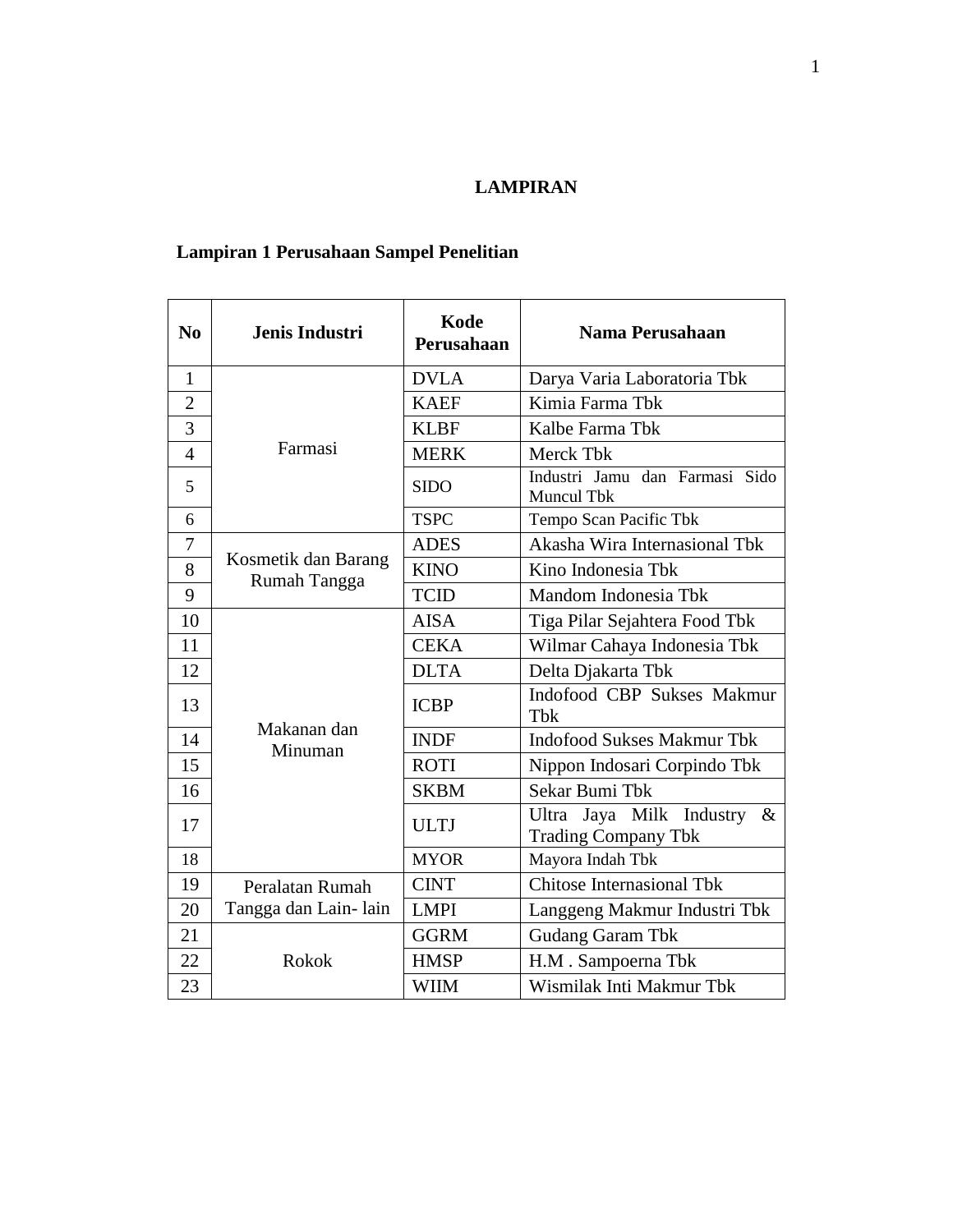| N <sub>o</sub>   | Nama<br>Perusahaan | Tahun | <b>ROA</b> | Perputaran<br>Modal<br>Kerja | Perputaran<br>Piutang | Perputaran<br>Persediaan |
|------------------|--------------------|-------|------------|------------------------------|-----------------------|--------------------------|
|                  |                    | 2015  | 5.03       | 0.26                         | 0.91                  | 2.32                     |
| $\mathbf{1}$     | <b>ADES</b>        | 2016  | 7.29       | 7.15                         | 0.67                  | 2.91                     |
|                  | 2017               | 2.90  | 6.26       | 2.72                         | 1.82                  |                          |
|                  |                    | 2015  | 8.19       | 4.51                         | 3.92                  | 4.26                     |
| $\overline{2}$   | <b>KINO</b>        | 2016  | 5.51       | 5.33                         | 2.50                  | 3.81                     |
|                  |                    | 2017  | 2.12       | 3.47                         | 1.64                  | 2.29                     |
|                  |                    | 2015  | 26.15      | 2.60                         | 4.10                  | 2.35                     |
| 3                | <b>TCID</b>        | 2016  | 7.42       | 2.66                         | 3.79                  | 2.45                     |
|                  |                    | 2017  | 6.88       | 2.06                         | 3.56                  | 1.87                     |
|                  |                    | 2015  | 7.84       | 1.75                         | 2.37                  | 1.14                     |
| $\overline{4}$   | <b>DVLA</b>        | 2016  | 9.93       | 2.09                         | 2.31                  | 1.03                     |
|                  | 2017               | 10.69 | 1.55       | 1.67                         | 0.71                  |                          |
|                  |                    | 2015  | 7.82       | 4.80                         | 5.98                  | 3.14                     |
| 5                | <b>KAEF</b>        | 2016  | 5.89       | 4.80                         | 6.16                  | 3.22                     |
|                  |                    | 2017  | 3.45       | 3.17                         | 3.26                  | 1.78                     |
|                  |                    | 2015  | 15.02      | 2.80                         | 4.86                  | 2.02                     |
| 6                | <b>KLBF</b>        | 2016  | 15.44      | 2.67                         | 5.10                  | 2.11                     |
|                  |                    | 2017  | 11.17      | 1.99                         | 3.45                  | 1.54                     |
|                  |                    | 2015  | 22.22      | 2.80                         | 4.27                  | 1.84                     |
| 7                | <b>MERK</b>        | 2016  | 20.68      | 2.67                         | 4.17                  | 1.78                     |
|                  |                    | 2017  | 17.24      | 2.24                         | 3.35                  | 1.06                     |
|                  |                    | 2015  | 15.65      | 1.46                         | 4.37                  | 3.68                     |
| 8<br><b>SIDO</b> |                    | 2016  | 16.08      | 1.62                         | 4.73                  | 3.53                     |
|                  |                    | 2017  | 12.81      | 1.39                         | 3.24                  | 2.13                     |
|                  |                    | 2015  | 8.42       | 3.14                         | 6.29                  | 3.03                     |
| 9                | <b>TSPC</b>        | 2016  | 8.28       | 3.35                         | 6.53                  | 2.95                     |
|                  |                    | 2017  | 6.40       | 1.84                         | 4.65                  | 2.09                     |

### **Lampiran 2. Tabulasi Data**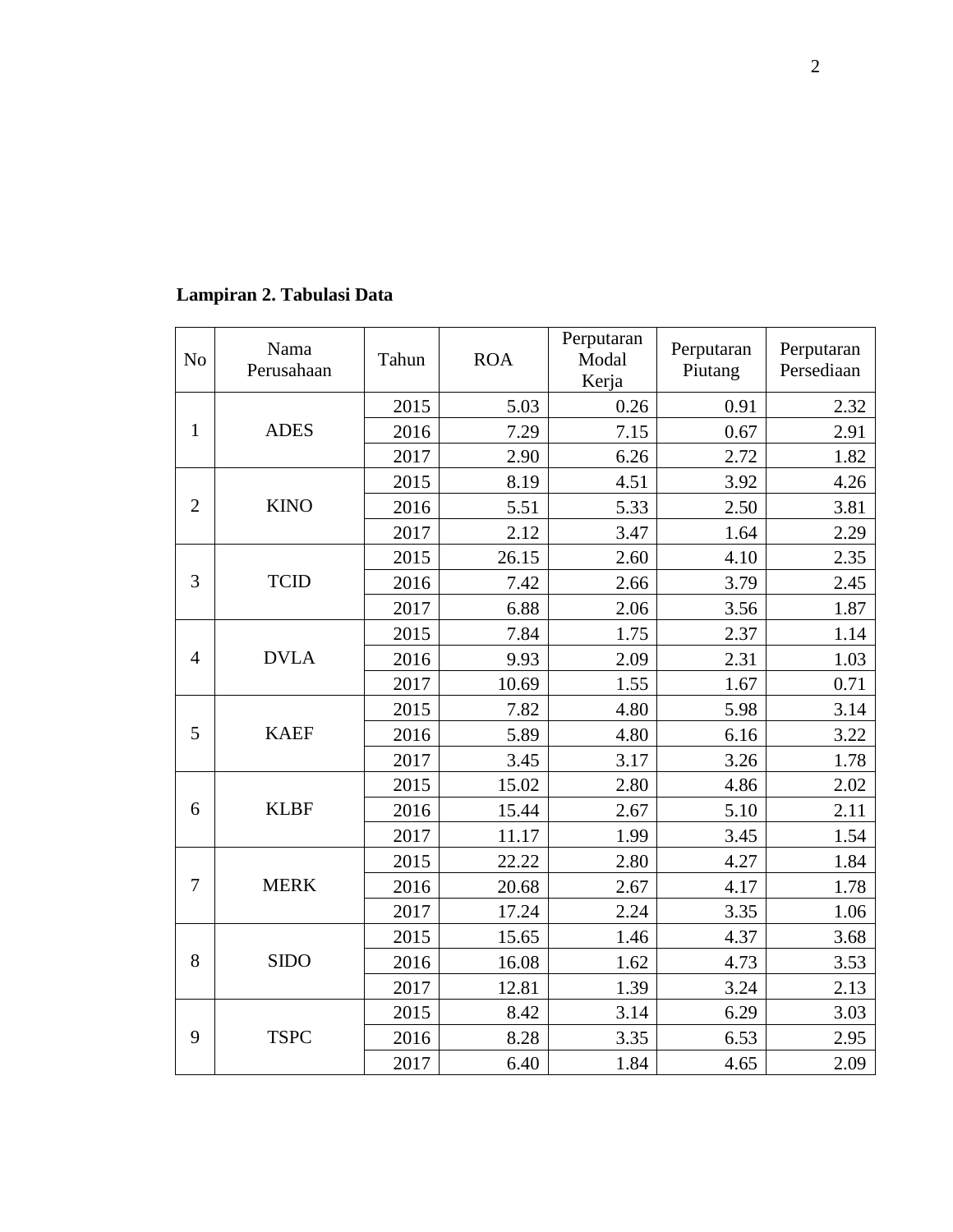|             | 2015 | 7.70  | 2.16   | 3.39  | 2.32  |
|-------------|------|-------|--------|-------|-------|
| <b>CINT</b> | 2016 | 5.16  | 2.46   | 4.34  | 1.94  |
|             | 2017 | 4.75  | 1.71   | 3.17  | 1.50  |
|             | 2015 | 0.50  | 4.96   | 1.22  | 1.2   |
| <b>LMPI</b> | 2016 | 0.86  | 2.24   | 1.11  | 1.07  |
|             | 2017 | 0.19  | 1.45   | 0.80  | 0.82  |
|             | 2015 | 10.16 | 3.80   | 30.38 | 1.03  |
| <b>GGRM</b> | 2016 | 10.60 | 3.76   | 29.19 | 1.07  |
|             | 2017 | 8.63  | 3.12   | 19.13 | 0.88  |
|             | 2015 | 27.26 | 3.52   | 25.73 | 2.50  |
| <b>HMSP</b> | 2016 | 30.02 | 3.51   | 13.21 | 2.49  |
|             | 2017 | 20.06 | 2.99   | 10.84 | 2.06  |
|             | 2015 | 9.76  | 2.84   | 17.28 | 1.13  |
| <b>WIIM</b> | 2016 | 7.85  | 2.40   | 17.61 | 1.02  |
|             | 2017 | 2.13  | 1.59   | 12.69 | 0.73  |
|             | 2015 | 4.12  | 3.51   | 2.27  | 2.34  |
| <b>AISA</b> | 2016 | 7.77  | 1.90   | 1.67  | 1.87  |
|             | 2017 | 1.83  | 1.83   | 0.93  | 1.03  |
|             | 2015 | 7.17  | 7.98   | 7.82  | 4.63  |
| <b>CEKA</b> | 2016 | 17.51 | 6.86   | 10.23 | 5.24  |
|             | 2017 | 5.73  | 5.45   | 6.75  | 3.97  |
|             | 2015 | 7.82  | 0.92   | 2.27  | 0.82  |
| <b>DLTA</b> | 2016 | 5.89  | 0.85   | 2.85  | 0.86  |
|             | 2017 | 3.45  | 0.57   | 2.14  | 0.53  |
|             | 2015 | 11.01 | 3.99   | 6.92  | 5.40  |
| <b>ICBP</b> | 2016 | 12.56 | 3.79   | 6.49  | 5.76  |
|             | 2017 | 9.84  | 3.16   | 4.39  | 4.15  |
|             | 2015 | 4.04  | 3.62   | 9.29  | 3.81  |
| <b>INDF</b> | 2016 | 6.41  | 6.83   | 8.65  | 3.99  |
|             | 2017 | 4.89  | 5.18   | 6.14  | 2.84  |
|             | 2015 | 11.02 | 3.44   | 3.11  | 3.73  |
| <b>MYOR</b> | 2016 | 10.75 | 3.78   | 3.29  | 4.76  |
|             | 2017 | 6.86  | 2.68   | 2.09  | 3.42  |
|             | 2015 | 10.00 | 5.21   | 6.42  | 16.34 |
| <b>ROTI</b> | 2016 | 9.58  | 4.01   | 6.42  | 17.81 |
|             | 2017 | 3.08  | 113.57 | 4.12  | 12.12 |
|             |      |       |        |       |       |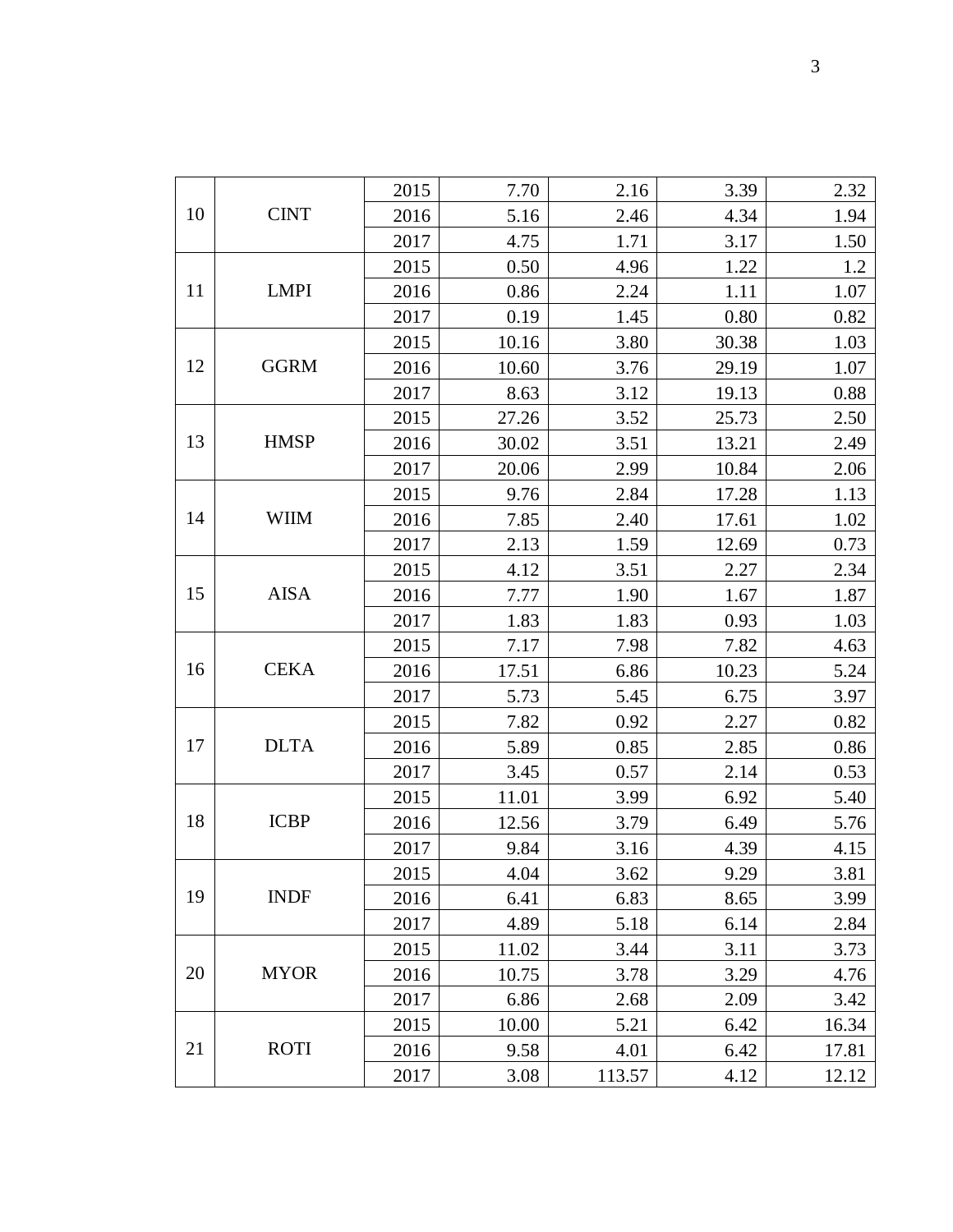| 22<br><b>SKBM</b> |  | 2015 | 5.25  | 31.46 | 8.51 | 7.15 |
|-------------------|--|------|-------|-------|------|------|
|                   |  | 2016 | 2.25  | 29.85 | 8.61 | 5.77 |
|                   |  | 2017 | 0.24  | 4.19  | 5.43 | 3.04 |
| 23<br><b>ULTJ</b> |  | 2015 | 14.78 | 2.85  | 6.80 | 2.78 |
|                   |  | 2016 | 16.74 | 2.05  | 6.42 | 2.73 |
|                   |  | 2017 | 13.28 | 1.33  | 4.63 | 2.09 |

### **Lampiran 3. Statistik Deskriptif**

| <b>Descriptive Statistics</b> |    |         |         |        |                       |  |  |
|-------------------------------|----|---------|---------|--------|-----------------------|--|--|
|                               | N  | Minimum | Maximum | Mean   | <b>Std. Deviation</b> |  |  |
| <b>ROA</b>                    | 69 | .19     | 30.02   | 9.3626 | 6.41824               |  |  |
| <b>PMK</b>                    | 69 | .26     | 113.57  | 5.5623 | 14.07944              |  |  |
| PPi                           | 69 | .67     | 30.38   | 6.3090 | 6.13149               |  |  |
| PPd                           | 69 | .53     | 17.81   | 3.0957 | 3.04543               |  |  |
| Valid<br>N                    | 69 |         |         |        |                       |  |  |
| (listwise)                    |    |         |         |        |                       |  |  |

## **Lampiran 4. Uji Normalitas**

### **Model 1 (awal)**

| One-Sample Kolmogorov-Smirnov Test |                       |                                |  |  |  |
|------------------------------------|-----------------------|--------------------------------|--|--|--|
|                                    |                       | <b>Unstandardized Residual</b> |  |  |  |
| N                                  |                       | 69                             |  |  |  |
| Normal Parameters <sup>a</sup>     | Mean                  | 9.3626                         |  |  |  |
|                                    | <b>Std. Deviation</b> | 6.41824                        |  |  |  |
| Most<br>Extreme                    | Absolute              | .143                           |  |  |  |
| <b>Differences</b>                 | Positive              | .143                           |  |  |  |
|                                    | Negative              | $-.076$                        |  |  |  |
| Kolmogorov-Smirnov Z               |                       | .143                           |  |  |  |
| Asymp. Sig. (2-tailed)             |                       | .001                           |  |  |  |
| a. Test distribution is Normal.    |                       |                                |  |  |  |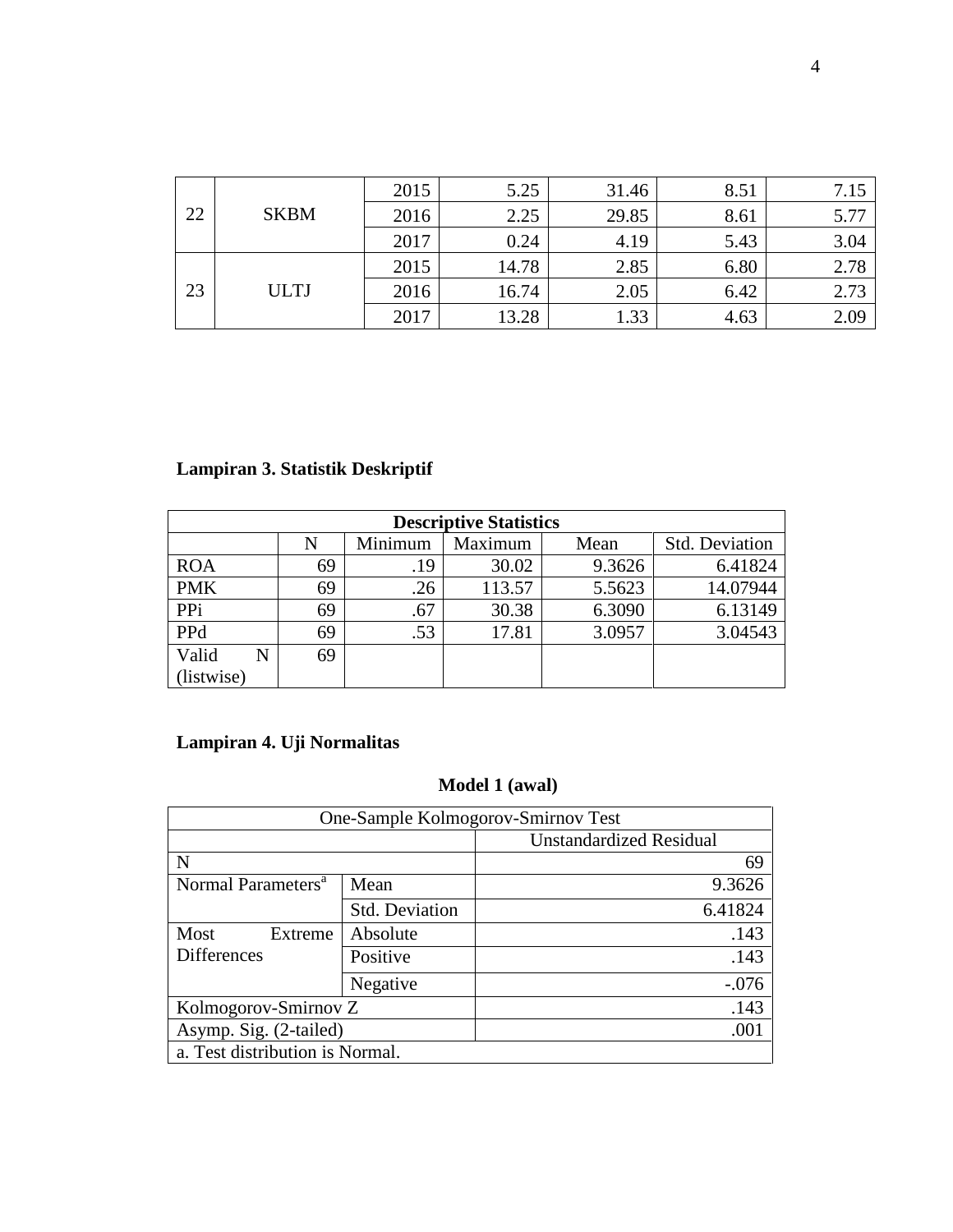**Model 1 (akhir)**

| One-Sample Kolmogorov-Smirnov Test |                                 |                                |  |  |  |
|------------------------------------|---------------------------------|--------------------------------|--|--|--|
|                                    |                                 | <b>Unstandardized Residual</b> |  |  |  |
| N                                  |                                 | 48                             |  |  |  |
| Normal Parameters <sup>a</sup>     | Mean                            | 8.0163                         |  |  |  |
|                                    | Std. Deviation                  | 4.79531                        |  |  |  |
| Most<br>Extreme                    | Absolute                        | .112                           |  |  |  |
| <b>Differences</b>                 | Positive                        | .112                           |  |  |  |
|                                    | Negative                        | $-.067$                        |  |  |  |
| Kolmogorov-Smirnov Z               |                                 | .112                           |  |  |  |
| Asymp. Sig. (2-tailed)             |                                 | .171                           |  |  |  |
|                                    | a. Test distribution is Normal. |                                |  |  |  |

Normal P-P Plot of Regression Standardized Residual





| <b>Extreme Values</b> |                |         |  |                |       |  |
|-----------------------|----------------|---------|--|----------------|-------|--|
| Reduksi               |                |         |  | Case<br>Number | Value |  |
| Reduksi 1             | Profitabilitas | Highest |  | 17             | 22.22 |  |
|                       |                |         |  | 30             | 20.06 |  |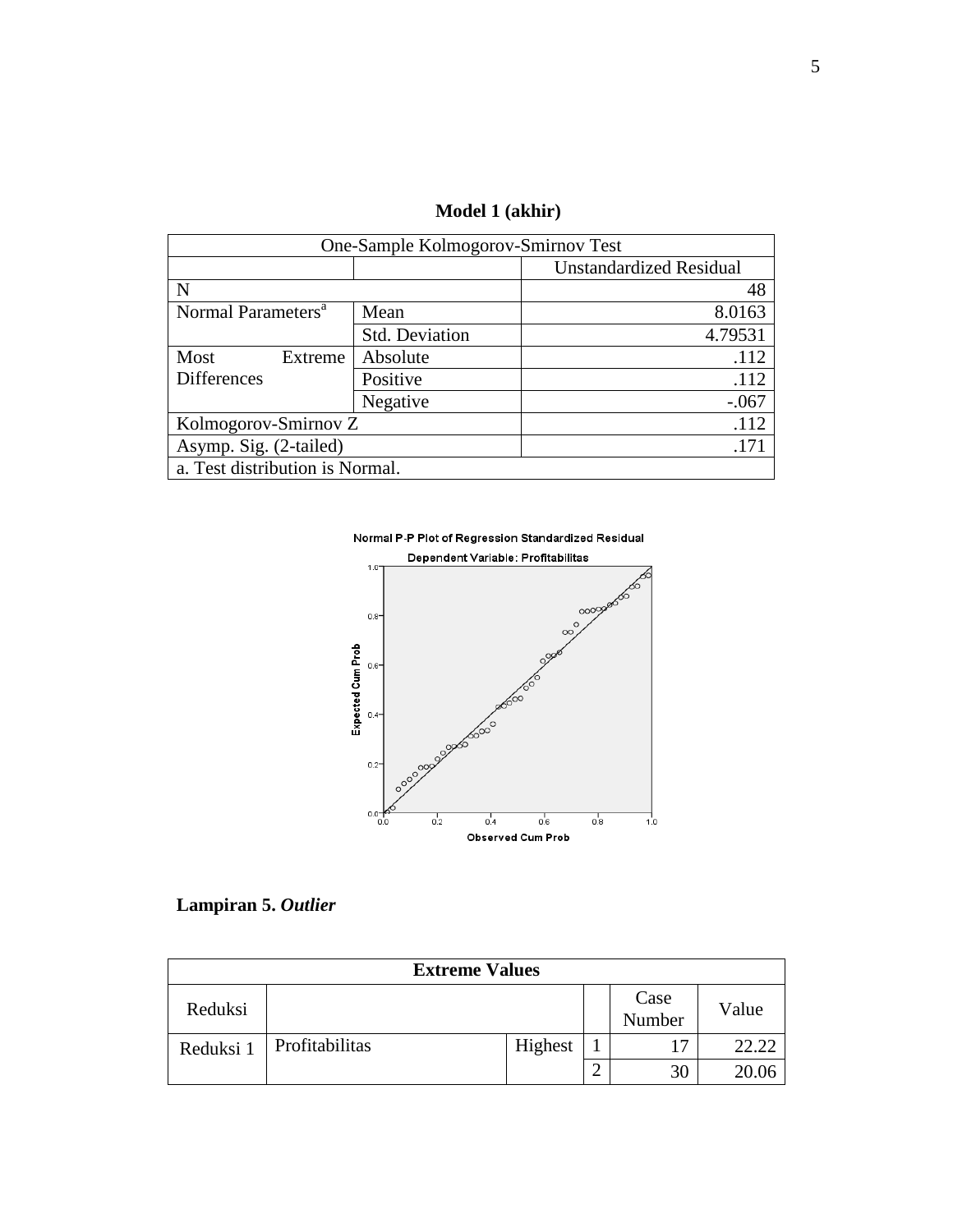|         | <b>Extreme Values</b>  |         |                |                |       |
|---------|------------------------|---------|----------------|----------------|-------|
| Reduksi |                        |         |                | Case<br>Number | Value |
|         |                        |         | 3              | 34             | 17.51 |
|         |                        |         | $\overline{4}$ | 50             | 16.74 |
|         |                        |         | 5              | 19             | 16.08 |
|         |                        | Lowest  | $\mathbf{1}$   | 29             | .19   |
|         |                        |         | $\overline{2}$ | 48             | .24   |
|         |                        |         | 3              | 27             | .50   |
|         |                        |         | $\overline{4}$ | 28             | .86   |
|         |                        |         | 5              | 33             | 1.83  |
|         | Perputaran Modal Kerja | Highest | $\mathbf{1}$   | 34             | 6.86  |
|         |                        |         | $\overline{2}$ | 43             | 6.83  |
|         |                        |         | 3              | $\overline{2}$ | 6.26  |
|         |                        |         | $\overline{4}$ | 35             | 5.45  |
|         |                        |         | 5              | $\overline{4}$ | 5.33  |
|         |                        | Lowest  | $\mathbf{1}$   | $\mathbf{1}$   | .26   |
|         |                        |         | $\overline{2}$ | 38             | .57   |
|         |                        |         | 3              | 37             | .85   |
|         |                        |         | $\overline{4}$ | 36             | .92   |
|         |                        |         | 5              | 51             | 1.33  |
|         | Perputaran Piutang     | Highest | $\mathbf{1}$   | 30             | 10.84 |
|         |                        |         | $\overline{2}$ | 34             | 10.23 |
|         |                        |         | 3              | 42             | 9.29  |
|         |                        |         | $\overline{4}$ | 43             | 8.65  |
|         |                        |         | 5              | 39             | 6.92  |
|         |                        | Lowest  | $\mathbf 1$    | 29             | .80   |
|         |                        |         | $\overline{2}$ | $\mathbf{1}$   | .91   |
|         |                        |         | 3              | 33             | .93   |
|         |                        |         | $\overline{4}$ | 28             | 1.11  |
|         |                        |         | 5              | 27             | 1.22  |
|         | Perputaran Persediaan  | Highest | $\mathbf{1}$   | 40             | 5.76  |
|         |                        |         | $\overline{2}$ | 39             | 5.40  |
|         |                        |         | 3              | 34             | 5.24  |
|         |                        |         | $\overline{4}$ | 46             | 4.76  |
|         |                        |         | $\mathfrak{S}$ | $\mathfrak{Z}$ | 4.26  |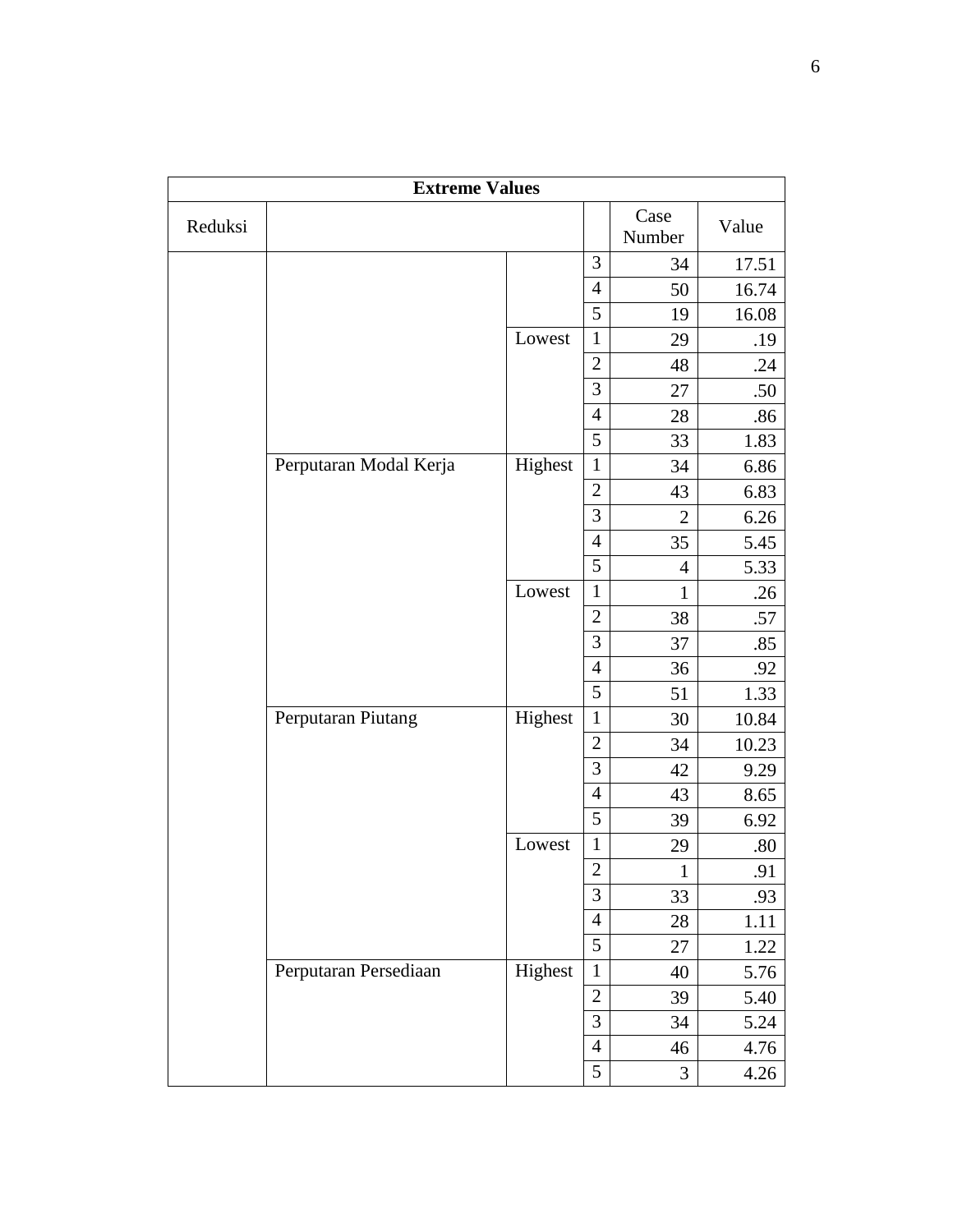|           | <b>Extreme Values</b> |         |                |                |       |
|-----------|-----------------------|---------|----------------|----------------|-------|
| Reduksi   |                       |         |                | Case<br>Number | Value |
|           |                       | Lowest  | $\mathbf{1}$   | 38             | .53   |
|           |                       |         | $\overline{2}$ | 10             | .71   |
|           |                       |         | 3              | 36             | .82   |
|           |                       |         | $\overline{4}$ | 29             | .82   |
|           |                       |         | 5              | 37             | .86   |
|           | Profitabilitas        | Highest | $\mathbf{1}$   | 29             | 20.06 |
|           |                       |         | $\overline{2}$ | 47             | 16.74 |
|           |                       |         | 3              | 18             | 16.08 |
|           |                       |         | $\overline{4}$ | 17             | 15.65 |
|           |                       |         | 5              | 15             | 15.44 |
|           |                       | Lowest  | $\mathbf{1}$   | 28             | .19   |
|           |                       |         | $\overline{2}$ | 45             | .24   |
|           |                       |         | 3              | 26             | .50   |
|           |                       |         | $\overline{4}$ | 27             | .86   |
| Reduksi 2 |                       |         | $\overline{5}$ | 32             | 1.83  |
|           | Perputaran Persediaan | Highest | $\mathbf{1}$   | 38             | 5.76  |
|           |                       |         | $\overline{c}$ | 37             | 5.40  |
|           |                       |         | $\overline{3}$ | 43             | 4.76  |
|           |                       |         | $\overline{4}$ | 3              | 4.26  |
|           |                       |         | 5              | 39             | 4.15  |
|           |                       | Lowest  | $\mathbf{1}$   | 36             | .53   |
|           |                       |         | $\overline{2}$ | 10             | .71   |
|           |                       |         | 3              | 34             | .82   |
|           |                       |         | $\overline{4}$ | 28             | .82   |
|           |                       |         | 5              | 35             | .86   |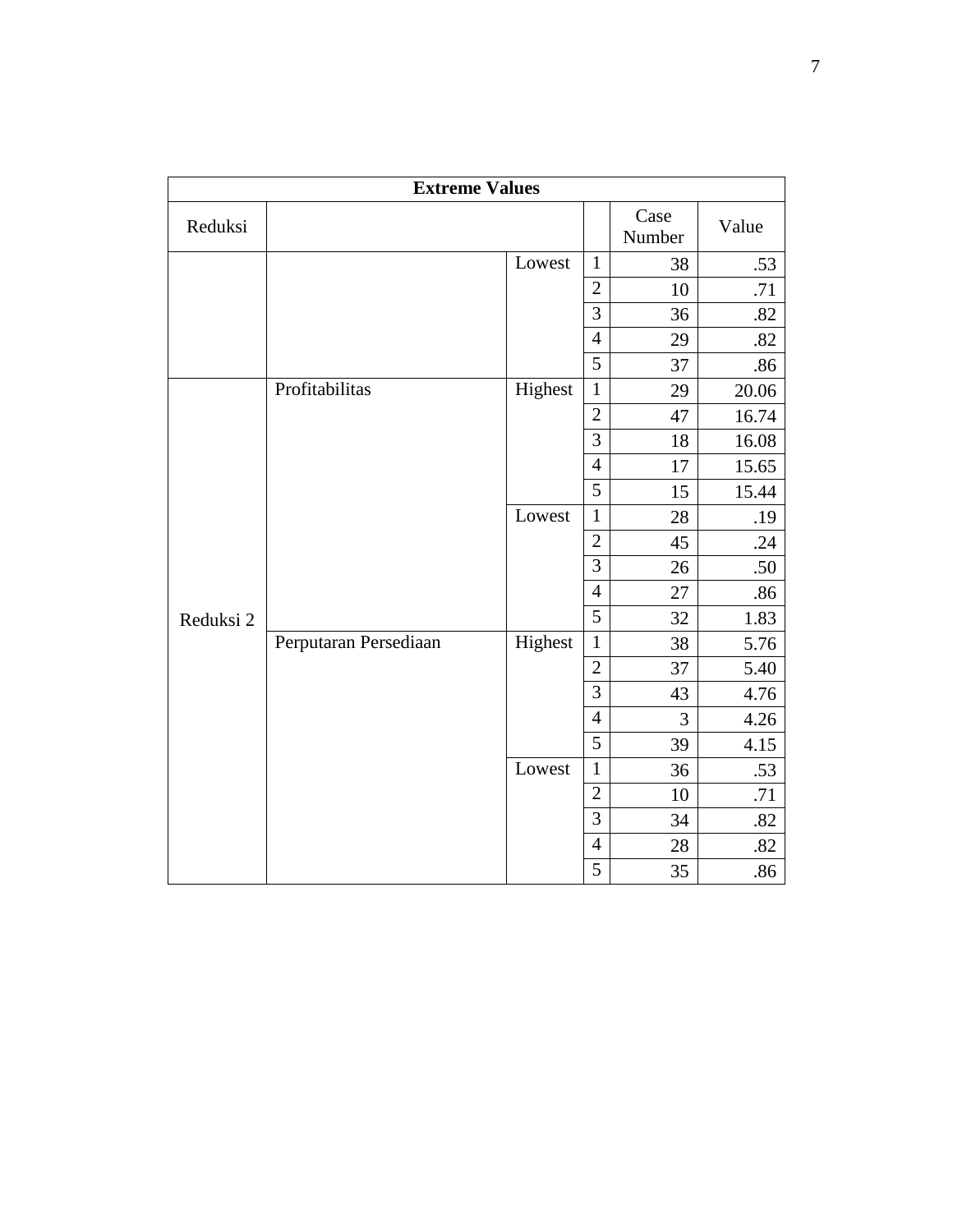|  |  |  | Lampiran 6. Uji Multikolonieritas |
|--|--|--|-----------------------------------|
|--|--|--|-----------------------------------|

| Coefficients <sup>a</sup> |                            |                                |       |  |  |  |
|---------------------------|----------------------------|--------------------------------|-------|--|--|--|
| Model                     |                            | <b>Collinearity Statistics</b> |       |  |  |  |
|                           |                            | Tolerance                      | VIF   |  |  |  |
|                           |                            |                                |       |  |  |  |
|                           | <b>PMK</b>                 | .721                           | 1.386 |  |  |  |
|                           | PPi                        | .721                           | 1.387 |  |  |  |
|                           | <b>PPd</b>                 | .598                           | 1.672 |  |  |  |
|                           | a. Dependent Variable: ROA |                                |       |  |  |  |

## **Lampiran 7. Uji Heteroskedastisitas**

| Coefficients <sup>a</sup>      |            |                |       |              |          |      |
|--------------------------------|------------|----------------|-------|--------------|----------|------|
| Model                          |            | Unstandardized |       | Standardized |          | Sig. |
|                                |            | Coefficients   |       | Coefficients |          |      |
|                                |            | В              | Std.  | Beta         |          |      |
|                                |            |                | Error |              |          |      |
|                                | (Constant) | 3.838          | .843  |              | 4.551    | .000 |
|                                | <b>PMK</b> | $-.098$        | .269  | $-.061$      | $-.364$  | .717 |
|                                | Ppi        | .324           | .170  | .319         | 1.903    | .064 |
|                                | <b>PPd</b> | $-.584$        | .333  | $-.323$      | $-1.754$ | .086 |
| a. Dependent Variable: Abs_Res |            |                |       |              |          |      |

### **Lampiran 8. Uji Autokorelasi**

| <b>Model Summary</b>                     |                                                                       |      |               |        |       |  |
|------------------------------------------|-----------------------------------------------------------------------|------|---------------|--------|-------|--|
| Model                                    | Std. Error of the<br>Adjusted R<br>R<br>R Square<br>Squre<br>Estimate |      | Durbin-Watson |        |       |  |
|                                          | .675                                                                  | .455 | .418          | 3.6585 | 1.464 |  |
| a. Predictors: (Constant), PMK, PPi, PPd |                                                                       |      |               |        |       |  |
| b. Dependent Variabel: ROA               |                                                                       |      |               |        |       |  |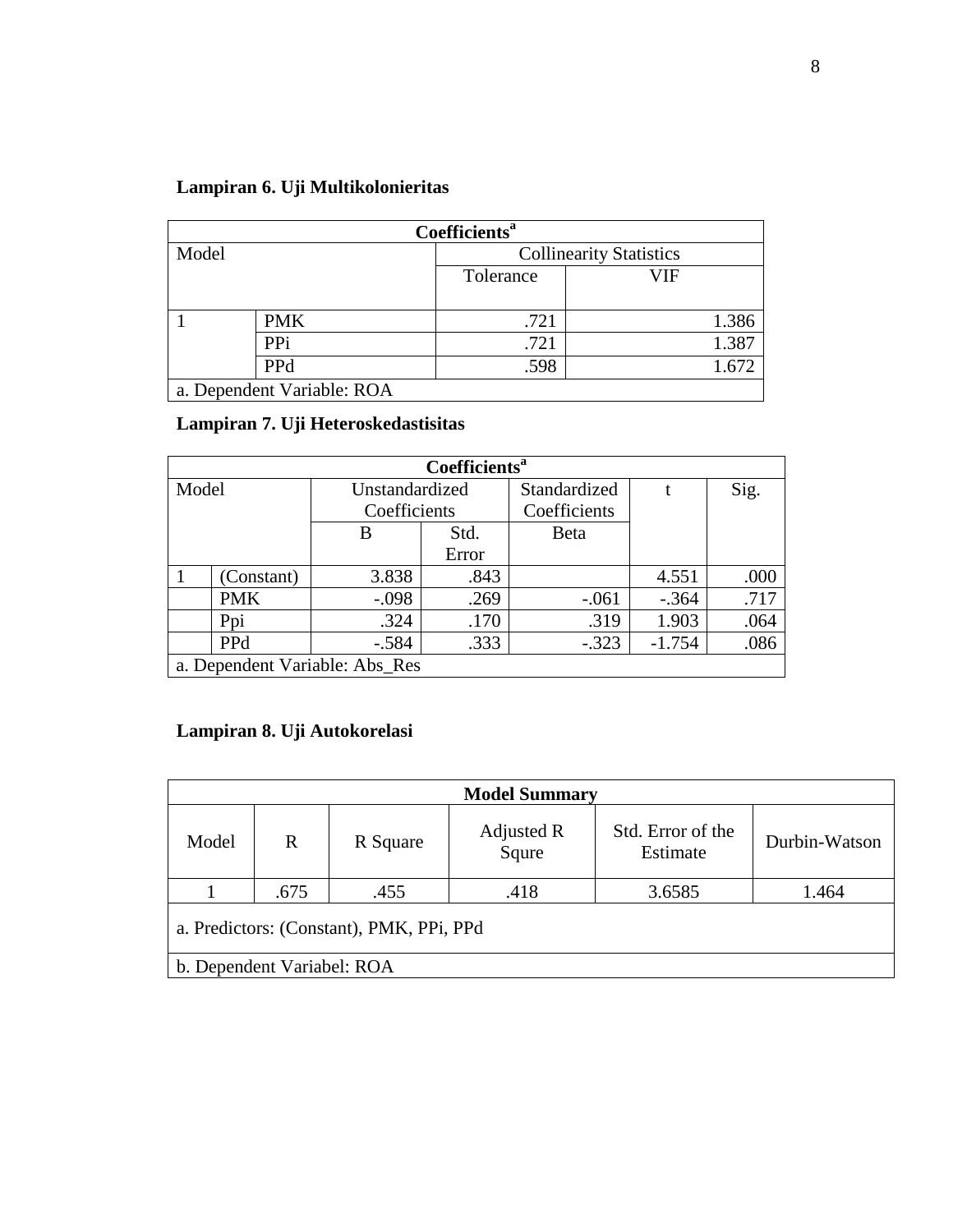| Lampiran 9. Regresi Linear Berganda |  |  |  |
|-------------------------------------|--|--|--|
|-------------------------------------|--|--|--|

| Coefficients <sup>a</sup>  |            |                |            |              |          |      |  |
|----------------------------|------------|----------------|------------|--------------|----------|------|--|
| Model                      |            | Unstandardized |            | Standardized |          | Sig. |  |
|                            |            | Coefficients   |            | Coefficients |          |      |  |
|                            |            | B              | Std. Error | <b>B</b> eta |          |      |  |
|                            | (Constant) | 5.775          | 1.405      |              | 4.111    | .000 |  |
|                            | <b>PMK</b> | $-1.845$       | .449       | $-.539$      | $-4.113$ | .000 |  |
|                            | <b>PPi</b> | 1.128          | .284       | .522         | 3.980    | .000 |  |
|                            | <b>PPd</b> | 1.177          | .554       | .306         | 2.124    | .039 |  |
| a. Dependent Variable: ROA |            |                |            |              |          |      |  |

## **Lampiran 10. Uji F**

| ANOVA <sup>b</sup>                           |            |          |    |         |        |                   |  |
|----------------------------------------------|------------|----------|----|---------|--------|-------------------|--|
| Model<br>df<br>Sum of Squares<br>Mean Square |            |          |    | F       | Sig.   |                   |  |
|                                              | Regression | 491.845  | 3  | 163.948 | 12.249 | .000 <sup>t</sup> |  |
|                                              | Residual   | 588.922  | 44 | 13.385  |        |                   |  |
|                                              | Total      | 1080.767 | 47 |         |        |                   |  |
| a. Predictors: (Constant), PMK, PPi, PPd     |            |          |    |         |        |                   |  |
| b. Dependent Variable: ROA                   |            |          |    |         |        |                   |  |

#### **Lampiran 11. Uji Koefisien Determinasi (Adjusted R<sup>2</sup> )**

| Model Summary <sup>b</sup>               |                |          |                          |               |  |  |  |
|------------------------------------------|----------------|----------|--------------------------|---------------|--|--|--|
| Model                                    | R              | R Square | <b>Adjusted R Square</b> | Std. Error of |  |  |  |
|                                          |                |          |                          | the Estimate  |  |  |  |
|                                          | $.675^{\circ}$ | .442     | .418                     | 3.65850       |  |  |  |
| a. Predictors: (Constant), PMK, PPi, PPd |                |          |                          |               |  |  |  |
| b. Dependent Variable: ROA               |                |          |                          |               |  |  |  |